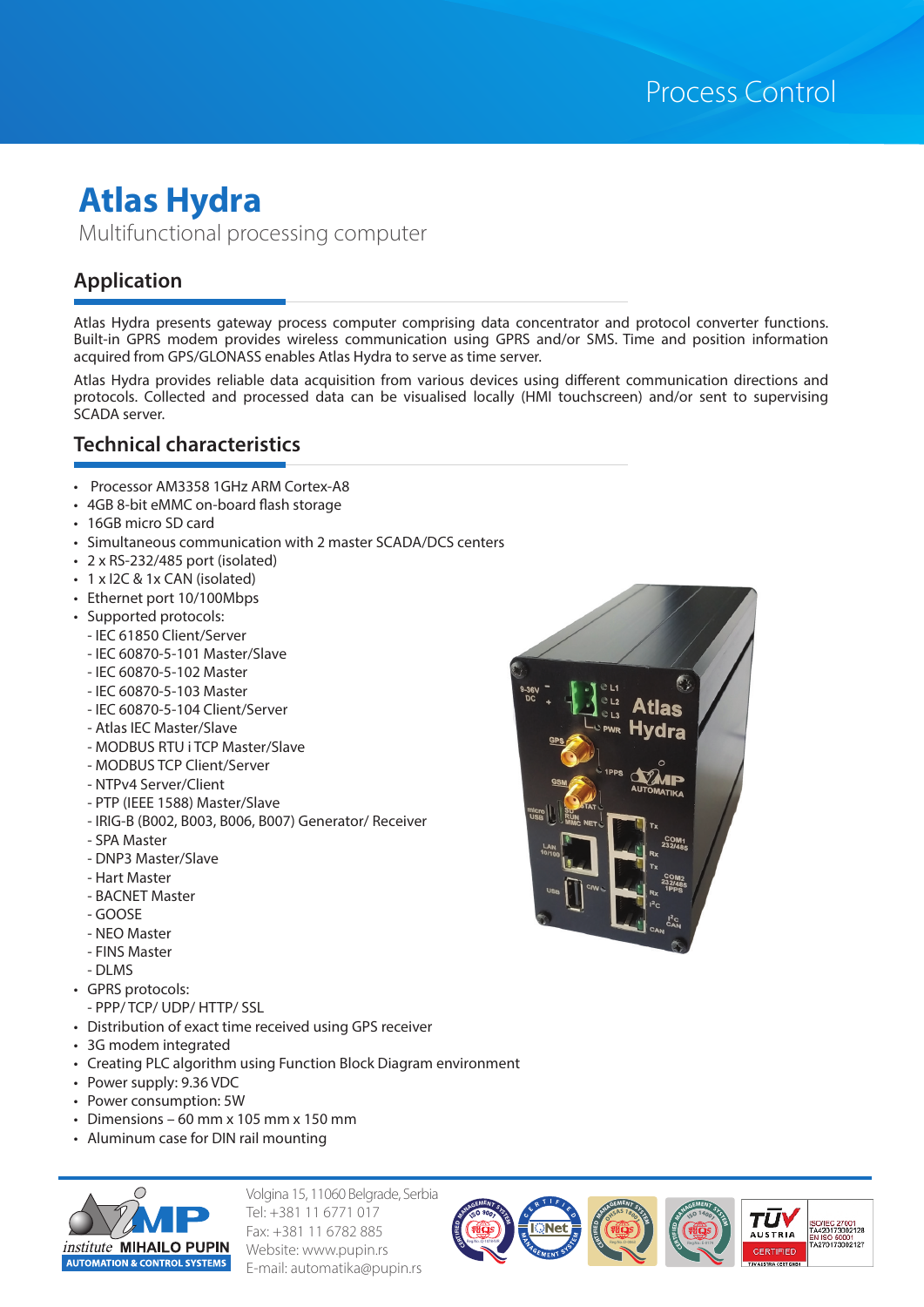# Process Control



| <b>Pinout</b> |                   |     |                                                    |     |                      |  |  |
|---------------|-------------------|-----|----------------------------------------------------|-----|----------------------|--|--|
|               | COM <sub>1</sub>  |     | COM <sub>2</sub>                                   |     | I <sup>2</sup> C/CAN |  |  |
| Pin           | <b>Function</b>   | Pin | Function                                           | Pin | Function             |  |  |
| 1             | <b>RS-485 A</b>   | 1   | <b>RS-485 A</b>                                    | 1   | CAN H                |  |  |
| $\mathcal{P}$ | <b>RS-232 RX</b>  | 2   | RS-232 RX / IRIG-B Input<br>(RS-232 or TTL level)  | 2   | <b>I2C SCL</b>       |  |  |
| 3             | <b>RS-232 TX</b>  | 3   | RS-232 TX / IRIG-B Output<br>(RS-232 or TTL level) | 3   | <b>I2C SDA</b>       |  |  |
| 4             | -                 | 4   | ۰                                                  | 4   | ۰                    |  |  |
| 5             | <b>GND</b>        | 5   | <b>GND</b>                                         | 5   | <b>GND</b>           |  |  |
| 6             | <b>RS-485 B</b>   | 6   | <b>RS-485 B</b>                                    | 6   | <b>CAN L</b>         |  |  |
|               | <b>RS-232 RTS</b> | 7   | 1PPS (RS-232 voltage level)                        |     | <b>#RST TBUS</b>     |  |  |
| 8             | <b>RS-232 CTS</b> | 8   |                                                    | 8   |                      |  |  |

| <b>LED Indicators</b> |                                                         |  |  |  |  |  |
|-----------------------|---------------------------------------------------------|--|--|--|--|--|
| <b>PWR</b>            | Power supply OK                                         |  |  |  |  |  |
| L1                    | Atlas software started                                  |  |  |  |  |  |
| L2                    | Not used                                                |  |  |  |  |  |
| L3                    | Not used                                                |  |  |  |  |  |
| 1PPS                  | 1PPS from GPS/GLONASS receiver (100ms ON – 900ms OFF)   |  |  |  |  |  |
| <b>STAT</b>           | GSM modem powered ON                                    |  |  |  |  |  |
| <b>NET</b>            | GSM network status indication                           |  |  |  |  |  |
|                       | 200ms ON / 1800ms OFF - Searching for network           |  |  |  |  |  |
|                       | 1800ms ON / 200ms OFF - Idle & Data transfer            |  |  |  |  |  |
| HB                    | Heart Beat signal – Operating system started indication |  |  |  |  |  |
| <b>SD</b>             | microSD card activity                                   |  |  |  |  |  |
| <b>RUN</b>            | CPU activity                                            |  |  |  |  |  |
| <b>MMC</b>            | Internal FLASH memory activity                          |  |  |  |  |  |
| Тx                    | Serial port transmitting                                |  |  |  |  |  |
| <b>Rx</b>             | Serial port receiving                                   |  |  |  |  |  |
| 12C                   | Active I2C communication                                |  |  |  |  |  |
| <b>CAN</b>            | Active CAN communication                                |  |  |  |  |  |



Volgina 15, 11060 Belgrade, Serbia Tel: +381 11 6771 017 Fax: +381 11 6782 885 Website: www.pupin.rs E-mail: automatika@pupin.rs